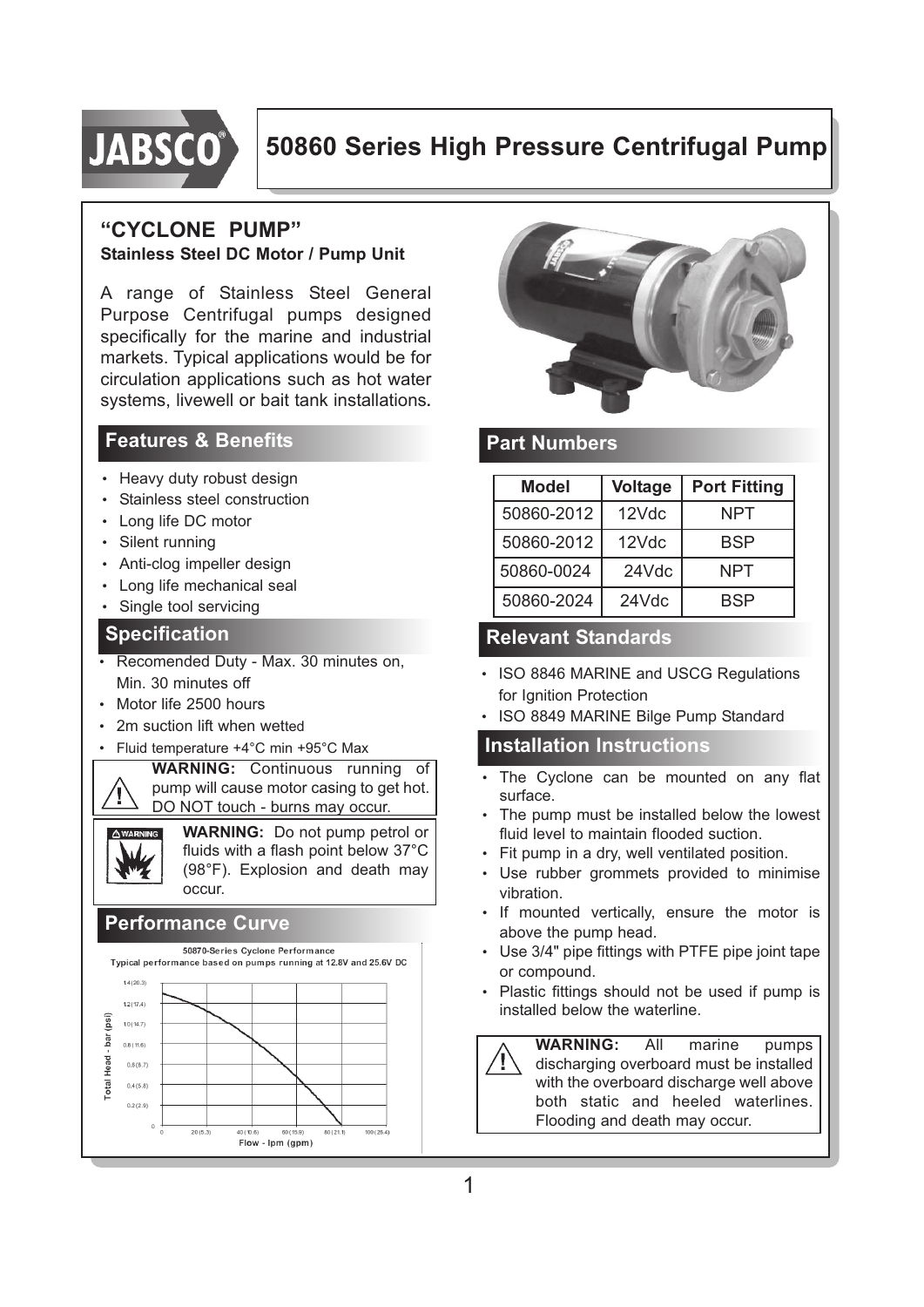

## **Operation**

- Pump may be run dry for short periods of time.
- Pump may be run against a closed discharge.

## **Maintenance**

- Check all electrical connections periodically.
- Check seal area for signs of leaking.

## **Spare Parts List**

**Wire Size Table**

See Exploded View (page 4) for explanation of parts key.

| (A) | Pump Head Kit (NPT)<br>Pump Head Kit (BSP) | 50864-0000<br>50864-2000 |
|-----|--------------------------------------------|--------------------------|
| (B) | Seal Kit                                   | 50865-0000               |
| (C) | Motor Kit (12V)<br>Motor Kit (24V)         | 50866-0012<br>50866-0024 |

| Key | <b>DESCRIPTION</b> |   | KIT KEY |   | <b>QTY PER</b> |
|-----|--------------------|---|---------|---|----------------|
|     |                    | A | В       | С | KIT            |
| 1   | <b>End Cover</b>   |   |         |   |                |
| 2   | <b>Screws</b>      | 5 | 5       |   | 5              |
| 3   | O-Ring             |   |         |   |                |
| 4   | Locking Nut        |   | 1       |   |                |
| 5   | Impeller           |   |         |   |                |
| 6   | Seal               |   |         |   |                |
|     | Housing            | 1 |         |   |                |
| 8   | Slinger            |   |         |   |                |
| 9   | Motor              |   |         |   |                |

**WARNING:** Motor may get hot after pro longed use, do not touch. Burns may occur.

## **Wiring Instructions**

- All electrical wiring should be connected and installed by a competent electrician. A qualified per son must ensure that the installation conforms to the regulations in place.
- Ensure connections are of the correct polarity red/orange (+ve) black negative (-ve). Note; if wired in reverse the pump will still run but give poor performance.
- Always use the correctly rated fuse or circuit break er. If a circuit breaker is used it should be of the "conditionally surge current proof" type. Please see document 43010-0272 for recommendations or consult the factory if more advice is needed.
- Check that the supply voltage is compatible with the voltage specified on the label. A discharged battery will result in reduced pump performance.

## **Wiring Diagram**



**WARNING:** If the fuse fails repeatedly, do not fit a heavier fuse or bridge the terminals. Fire and death may occur.

| <b>Model</b>  |                | <b>Maximum</b><br><b>Current</b> | <b>Fuse</b><br><b>Size</b> | <b>Wiring Size</b> |                 |              |
|---------------|----------------|----------------------------------|----------------------------|--------------------|-----------------|--------------|
| <b>Number</b> | <b>Voltage</b> |                                  |                            | <b>AWG</b>         | mm <sup>2</sup> | Max. Length* |
| 50860-XX12    | 12V            | 21A                              | 25A                        | 10                 | 6.0             | 4.5m(15 ft)  |
|               |                |                                  |                            |                    | 15.0            | 9.0m(30 ft)  |
| 50860-XX24    | 24V<br>210.5A  | 15A                              | 12                         | 4.0                | 4.5m(15 ft)     |              |
|               |                |                                  |                            | 10                 | 6.0             | 9.0m(30 ft)  |

2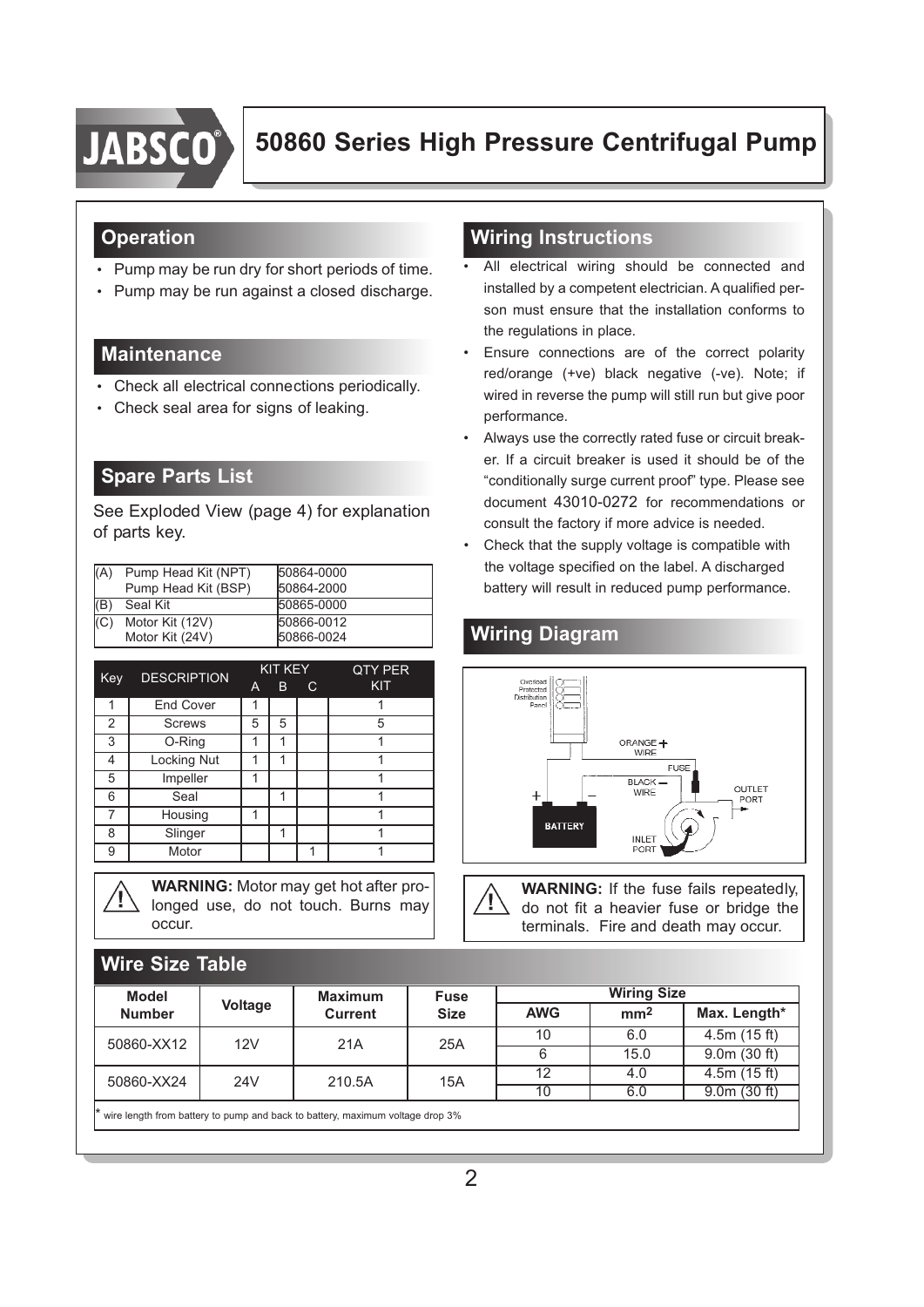

# **50860 Series High Pressure Centrifugal Pump**

|                                       | <b>Dis - Assembly</b>                                                                                  |  |                | <b>Re - Assembly</b>                                                                                                                                      |  |
|---------------------------------------|--------------------------------------------------------------------------------------------------------|--|----------------|-----------------------------------------------------------------------------------------------------------------------------------------------------------|--|
| 1                                     | <b>Disconnect</b><br>pump from<br>power supply.<br>Remove 3 end<br>cover bolts, end<br>cover & o-ring. |  | 6              | Wet the flat seal<br>part and cup<br>rubber and push<br>into head.                                                                                        |  |
| $\overline{2}$<br>Carefully<br>nut.   | holding impeller,<br>remove impeller                                                                   |  | $\overline{7}$ | Fit head to motor<br>locking into<br>position and<br>tighten head<br>fixing bolts.                                                                        |  |
| $\overline{3}$<br>Remove<br>impeller. |                                                                                                        |  | 8              | Lubricate inside<br>of mechanical<br>seal and push<br>onto shaft.                                                                                         |  |
| $\overline{4}$<br>remove.             | Loosen 2 head<br>fixing bolts,<br>rotate pump<br>head and pull to                                      |  | 9              | Fit and carefully<br>hold impeller and<br>tighten nyloc nut.<br>Once tight,<br>carefully hold<br>impeller and undo<br>nut 1 revolution to<br>set impeller |  |
| 5<br>body.                            | Remove seals<br>from pump                                                                              |  | 10             | clearance.<br>Fit o-ring to the<br>body, then place<br>on the head.                                                                                       |  |
|                                       |                                                                                                        |  | 11             | Tighten 3 end<br>cover bolts.                                                                                                                             |  |